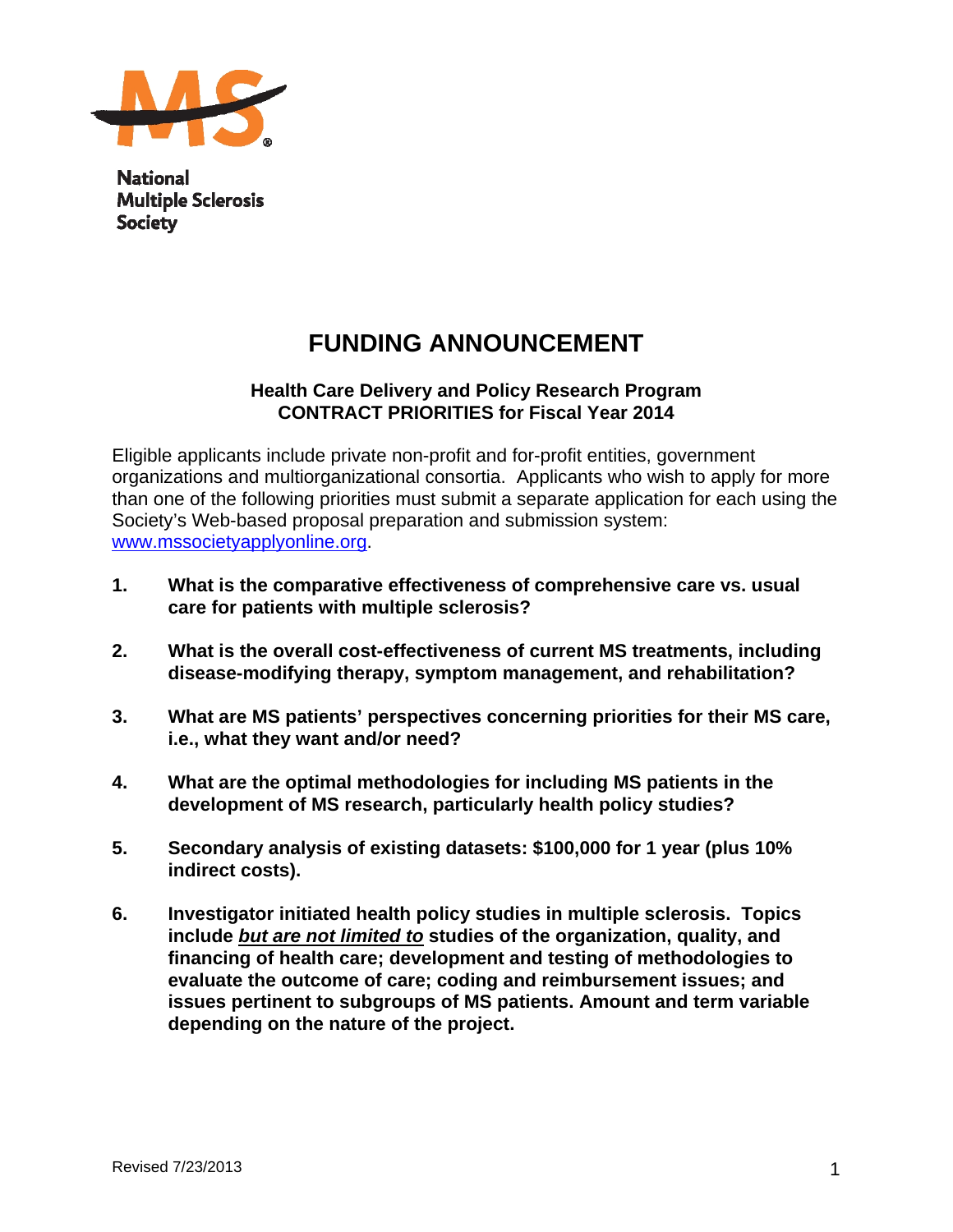# **Deadlines:**

**A letter-of-intent is** *required***; authorization to submit a full application will be contingent upon an invitation from the Society following review of the letter-ofintent. All letters of intent must be submitted through the Society's Web-based proposal preparation and submission system: www.mssocietyapplyonline.org.** 

|           | • Our receipt online of your two-page letter(s)-of-intent               | 9/30/2013 |
|-----------|-------------------------------------------------------------------------|-----------|
| $\bullet$ | Approval e-mailed to selected investigators to submit                   |           |
|           | full applications (projected)                                           | 11/1/2013 |
|           | • Our receipt online of your full application                           | 1/8/2014  |
|           | • Peer review committee meets                                           | 3/2014    |
|           | • Notification of approval, conditional approval, or denial (projected) | 6/2014    |

**Contract start date will be determined through negotiations with the Society** 

**For more information contact:** 

Nicholas G. LaRocca, Ph.D., Vice President Health Care Delivery and Policy Research Program National Multiple Sclerosis Society 733 Third Avenue  $-3<sup>rd</sup>$  Floor New York, NY 10017-3288 Phone: (207) 433-4299 FAX: (212) 859-7346 e-mail: NICHOLAS.LAROCCA@NMSS.ORG

All letters-of-intent and full applications are reviewed by a peer-review panel consisting of scientists and clinician-scientists drawn from a variety of relevant specialties, including health policy, neurology, epidemiology, and others. This peer-review panel operates in a way very similar to NIH peer-review study sections. Proposals are evaluated on the basis of scientific merit and relevance to multiple sclerosis. Detailed reviewer's comments are provided to all investigators submitting full applications, whether or not they are recommended for funding. Funding recommendations are made without geographic bias and neither the National Board of Directors of the National MS Society nor donors play a role in the process. All funding recommendations are reviewed by the Society's Research Programs Advisory Committee (RPAC), a panel similar to a NIH council. Review by the RPAC helps to ensure the fairness and integrity of the Society's peer review process, which has been in place for more than 60 years.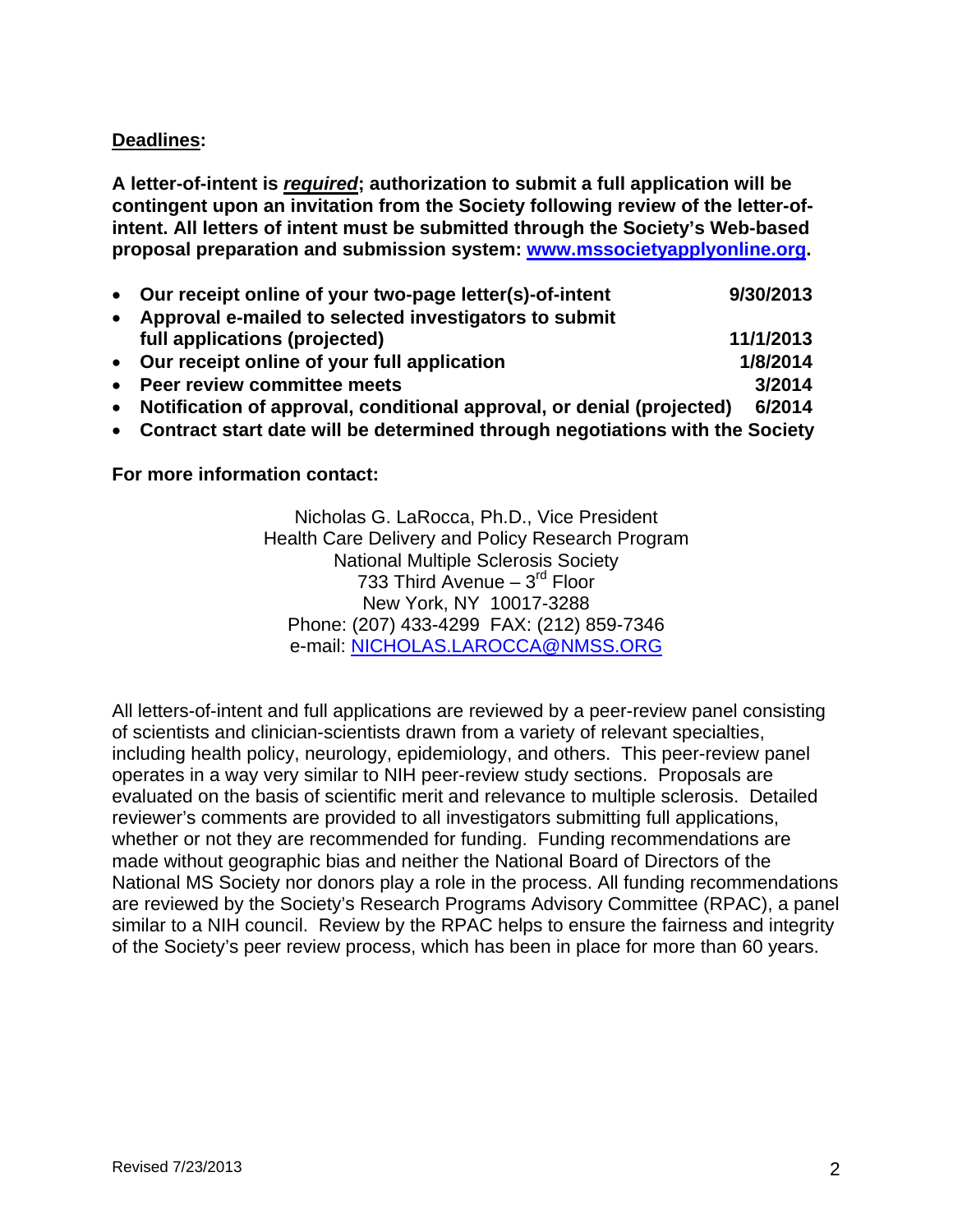#### **Priority 1: What is the comparative effectiveness of comprehensive care vs. usual care for patients with multiple sclerosis?**

The goal of the proposed study is to acquire, analyze, and interpret data in order to evaluate the comparative effectiveness of comprehensive MS care relative to usual care.

The National Multiple Sclerosis Society invites qualified investigators to submit two-page letters-of-intent through our Web-based system describing a proposed study to evaluate the comparative effectiveness of comprehensive MS care vs. traditional, noncomprehensive models of care. We have defined comparative effectiveness research according to the US Department of Health and Human Services. Herein the conduct and synthesis of research should compare the benefits and harms of different interventions and strategies to prevent, diagnose, treat and monitor health conditions in "real world" settings. The proposed study should focus on a comparison of at least two models of MS care, and should include outcomes encompassing quality of care and costs. While not a formal part of comparative effectiveness research, we will ask for an evaluation of current cost of care.

# **Background:**

There has long been a debate concerning the relative value of comprehensive, coordinated MS care delivered by MS specialist teams in tertiary centers. Is such care really superior to the traditional model of office-based neurological care delivered by generalists or solo MS specialists? Although MS specialists have argued in favor of the comprehensive, coordinated model, rhetoric has tended to substitute for research in much of the debate. Moreover, insurers have never acknowledged any unique value in the comprehensive model through preferential reimbursement. In addition it is not clear if the comprehensive model is the best fit for all patients, especially those with mild and minimally active disease. Other issues complicating the evaluation of the comprehensive model include the extent to which such a model is even feasible for patients living in rural areas where specialized MS centers or even solo MS specialists do not generally exist.

In any evaluation of MS care models a number of issues need to be addressed. These include: 1) short and long-term clinical outcomes and quality of care measures; 2) direct care costs; 3) patient satisfaction; and 4) the accessibility of care. Insurers are in many cases ahead of the health policy research field in their utilization of some of these parameters to formulate policy. It will therefore be increasingly important to collect and interpret scientifically rigorous data concerning the outcomes of different MS care models as well as the resources needed to achieve those outcomes.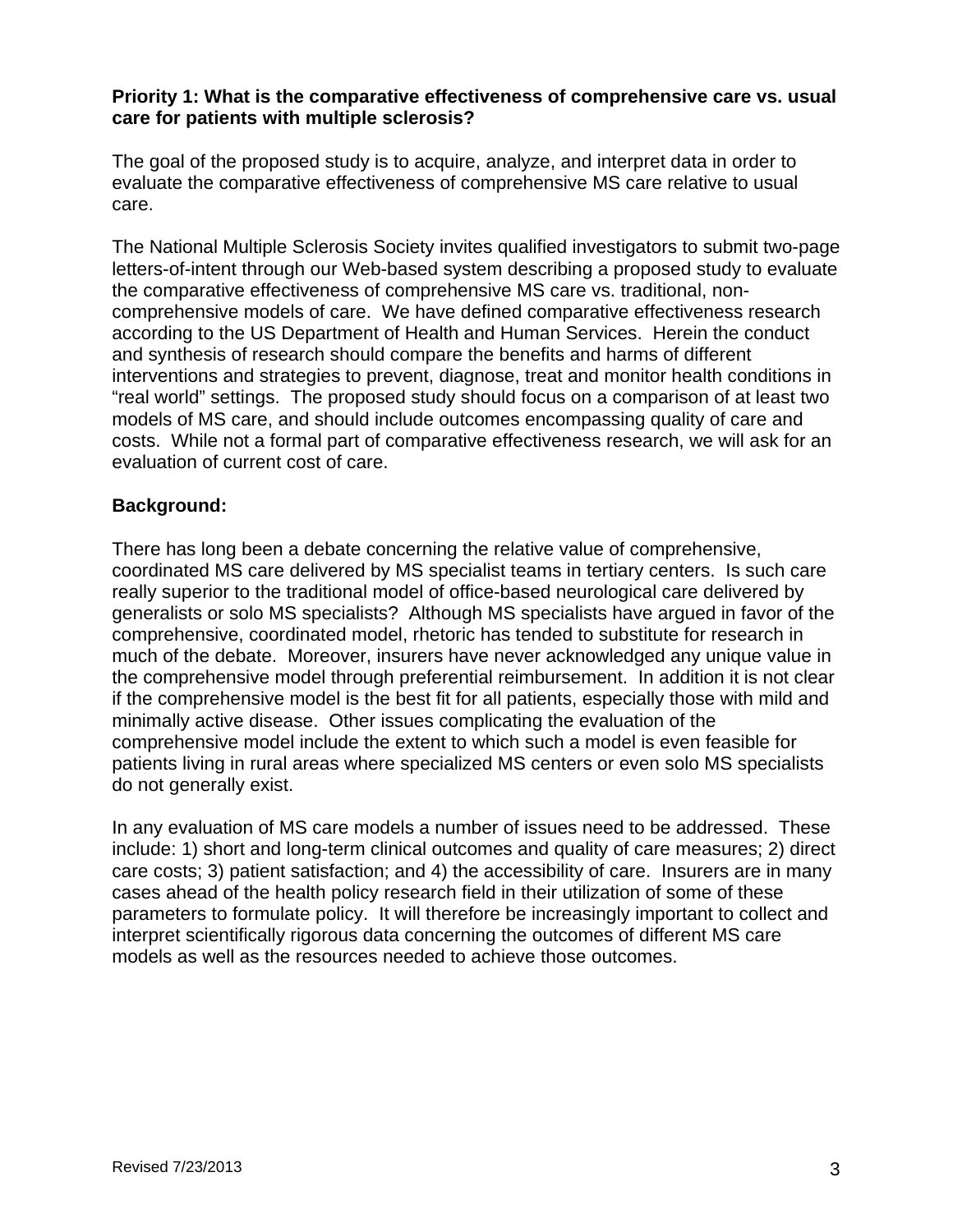#### **Priority 2: What is the overall cost-effectiveness of current MS treatment, including disease-modifying therapy, symptom management, and rehabilitation?**

The goal of the proposed study is to acquire, analyze, and interpret data in order to evaluate the cost-effectiveness of MS treatment, including disease-modifying therapy, symptomatic therapy, and rehabilitation therapies. Because costs can vary by provider and location, variability in costs should be addressed by this analysis.

The National Multiple Sclerosis Society invites qualified investigators to submit two-page letters-of-intent through our Web-based system describing a proposed study to evaluate the overall cost-effectiveness of MS care as a whole, including use of disease-modifying therapies, management of symptoms, and rehabilitation.

#### **Background:**

The complexities of MS require that treatment should be multi-faceted. While diseasemodifying therapies can alter disease activity and slow progression, they do not necessarily relieve symptoms or restore function. As a result, most people with MS are also in need of treatments to alleviate symptoms such as fatigue and spasticity. Moreover, the loss of independence that can accompany MS requires that people with MS have access to the restorative potential of rehabilitation. Rehabilitation is particularly important for those patients with the more progressive forms of MS. While multi-faceted care would seem to be the logical approach to MS care, by nature it comes with significant resource requirements. The time required to provide multifaceted care and the resources needed for such care result in such care being costly. While many studies have examined the cost-effectiveness of MS disease-modifying therapies, scant attention has been paid to the cost-effectiveness of MS treatment as a whole.

What are the actual benefits of multi-faceted MS treatment? How substantial are these benefits? At what cost are these benefits achieved? Would it be possible to achieve comparable benefits at lower cost?

Depending on the outcome, results of a study addressing the above questions could help to support more substantial reimbursement models based on a favorable trade-off of costs vs. benefits. The Society and its stakeholders could use the findings to open and enhance a dialogue with policymakers and third-party payers to the benefit of both providers and people living with MS. Moreover, the results could help to bolster the validity of guidelines concerning the use of multi-faceted care for people with MS. In addition, findings from such a study could have implications well beyond MS as the population ages and as a larger segment of the population finds itself living with chronic, disabling conditions.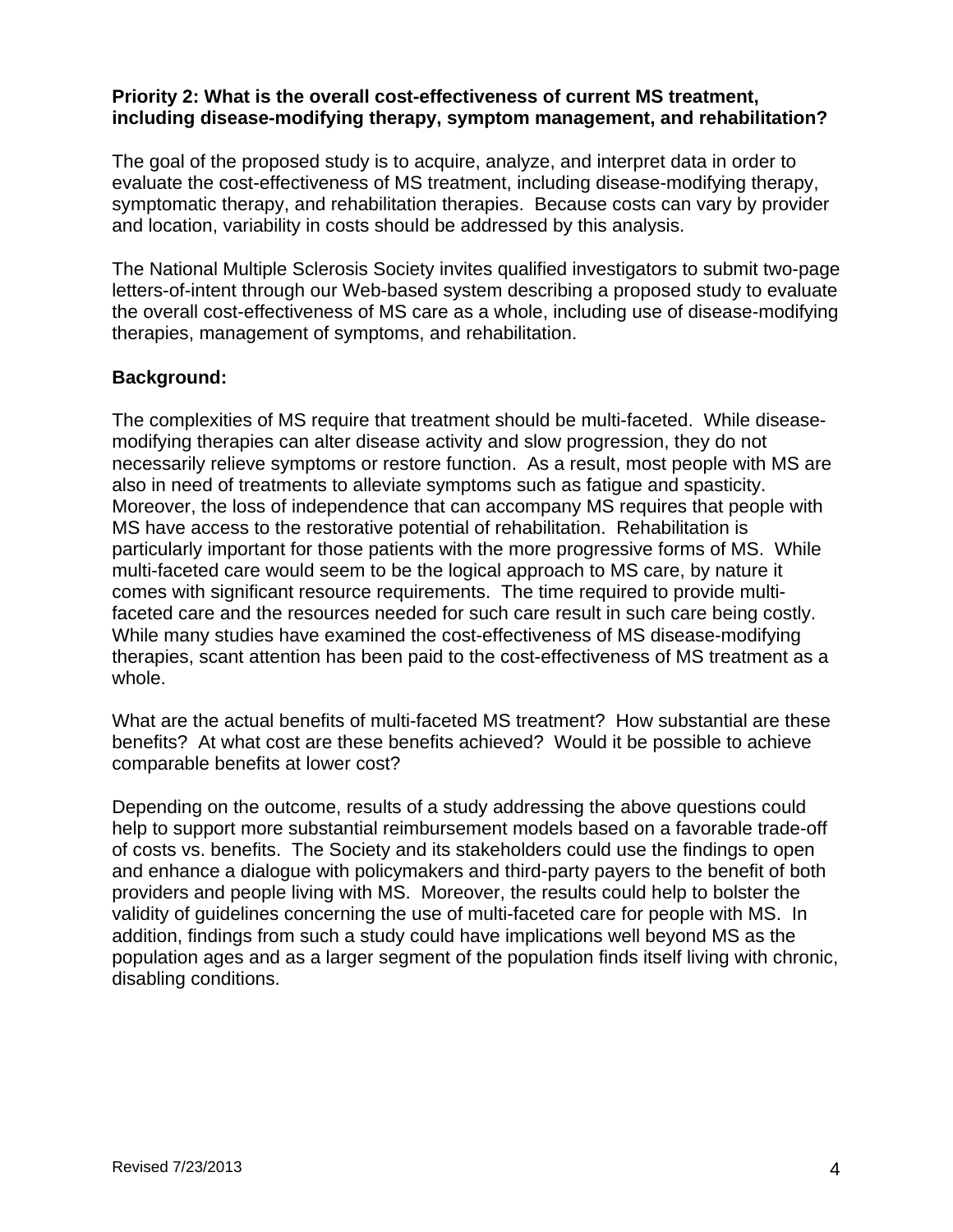#### **Priority 3: What are MS patients' perspectives concerning priorities for their MS care, i.e., what they want and/or need?**

The goal of the proposed study is to acquire, analyze, and interpret data in order to explore what patients are looking for in terms of their MS care, i.e., their priorities for the components of such care.

The National Multiple Sclerosis Society invites qualified investigators to submit two-page letters-of-intent through our Web-based system describing a proposed study to explore the perspectives of people with MS concerning their priorities for the components to be included in their MS care. The proposed study should gather information directly from people with MS using survey and/or qualitative methods in order to obtain valid and comprehensive information that addresses the above question.

#### **Background:**

In recent years there has been much discussion concerning the components and design of MS care. Numerous guidelines and recommendations have been published, but these have almost exclusively been either "evidence-based" or derived through "expert consensus." The patients toward whom such care is directed have generally been excluded from the conversation, leading to a largely paternalistic strategy in the design of MS care.

The situation in MS care is in contrast to the long-standing trend toward greater consumer participation in the assessment of health care quality and satisfaction with care. For example, the Consumer Assessment of Healthcare Providers and Systems (CAHPS) consists of surveys that allow consumers to assess their health care experiences along a number of different parameters toward the goal of advancing patient-centered care.

MS and its care constitute a complex and life-long nexus of personal and societal experiences. The individual's active participation in this care is essential in order for MS care to be most beneficial. Such active participation may include adherence to therapy plans, decision-making concerning therapy options, vigilance for incipient complications, learning about MS and its treatment, inclusion of a broad range of strategies, e.g., exercise, among many others. If successful, the proposed study could help the Society and providers to design individualized care models that would capitalize on patient preferences and thereby enhance the active participation of patients. The result would be the optimization of MS care and enhanced outcomes of such care.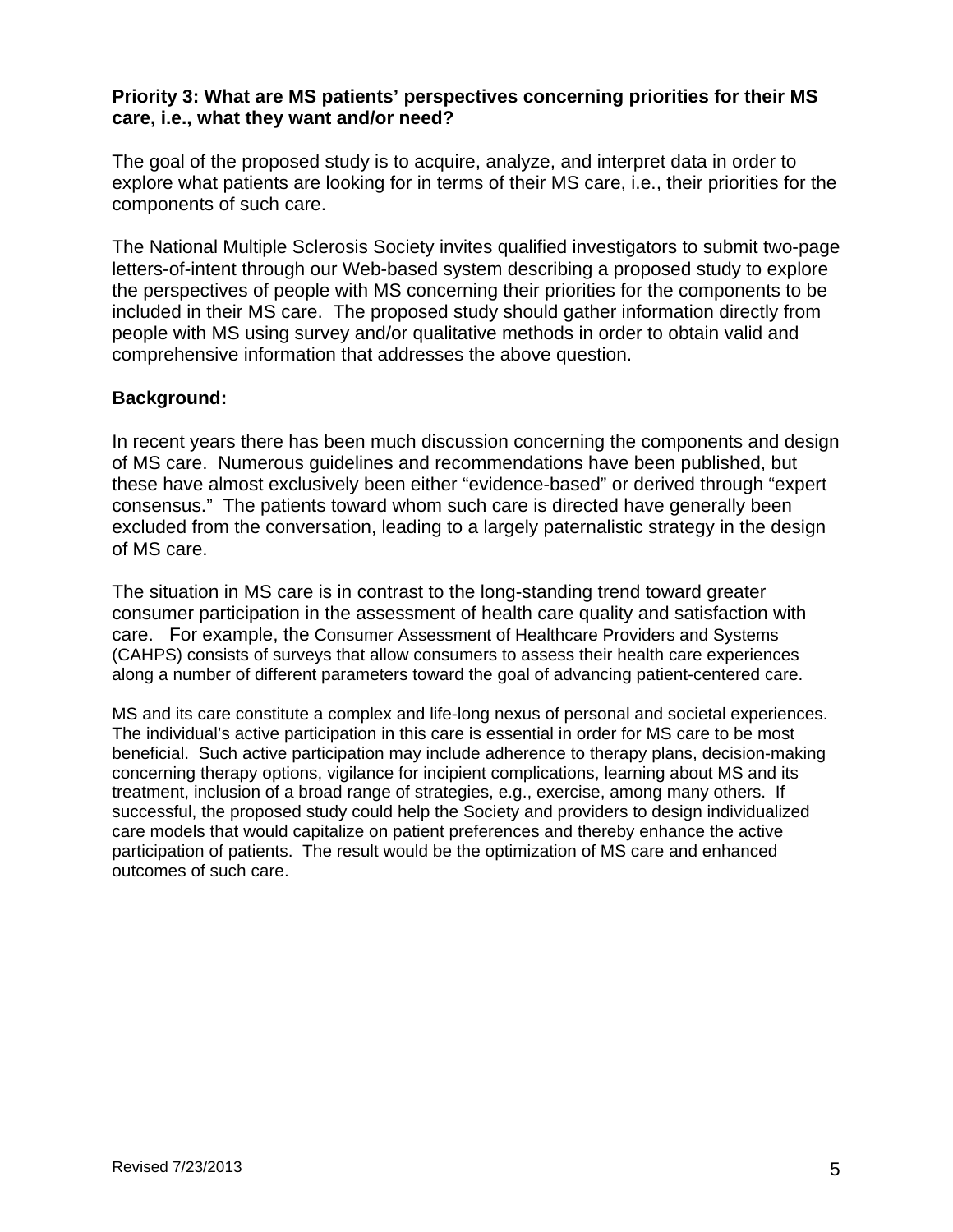**Priority 4: What are the optimal methodologies for including MS patients in the development of MS research, particularly health policy studies?** 

#### **Purpose:**

The goal of the proposed study is to acquire, analyze, and interpret data concerning the best ways to incorporate patient perspectives concerning the development of MS research.

The National Multiple Sclerosis Society invites qualified investigators to submit two-page letters-of-intent through our Web-based system describing a proposed study to evaluate and/or develop optimal strategies for the inclusion of patient perspectives in the development of MS research in general and health policy studies in particular.

#### **Background:**

During the last three decades MS research has grown significantly in terms of its quantity, breadth, and success. The direction of this research has come from many sources including investigator-initiated ideas, government directives, private funding organization initiatives, and consensus-building scientific gatherings. However, the input of people with MS and their families concerning the direction that such research should take has been minimal at best. While consumers are rarely in a position to fully comprehend the intricacies of scientific questions and methods, their voice should be heard, since they are the ones who have to live and cope with the full ramifications of MS. This need for the patient perspective is particularly compelling in regard to health policy research which addresses questions concerning the organization and quality of health care.

The trend toward greater consumer participation in the design of research has accelerated recently. Perhaps the best example of this is the the Patient-Centered Outcomes Research Institute (PCORI) which "*helps people make informed health care decisions, and improves health care delivery and outcomes, by producing and promoting high integrity, evidence-based information that comes from research guided by patients, caregivers and the broader health care community*." PCORI was authorized by Congress as part of the Patient Protection and Affordable Care Act and to date has funded a wide variety of studies, all of which incorporate the above principles. More recently the FDA's PDUFA V has mandated "*patient-focused drug development*" as an integral part of the drug regulatory process.

While it is important to incorporate these trends into MS research, there is at present scant guidance concerning the best ways to integrate the patient perspective into the breadth of MS research. If successful the proposed study would provide a roadmap for researchers, administrators, and policymakers to establish appropriate and effective methods for people with MS and their families to provide valuable input concerning the development of MS research.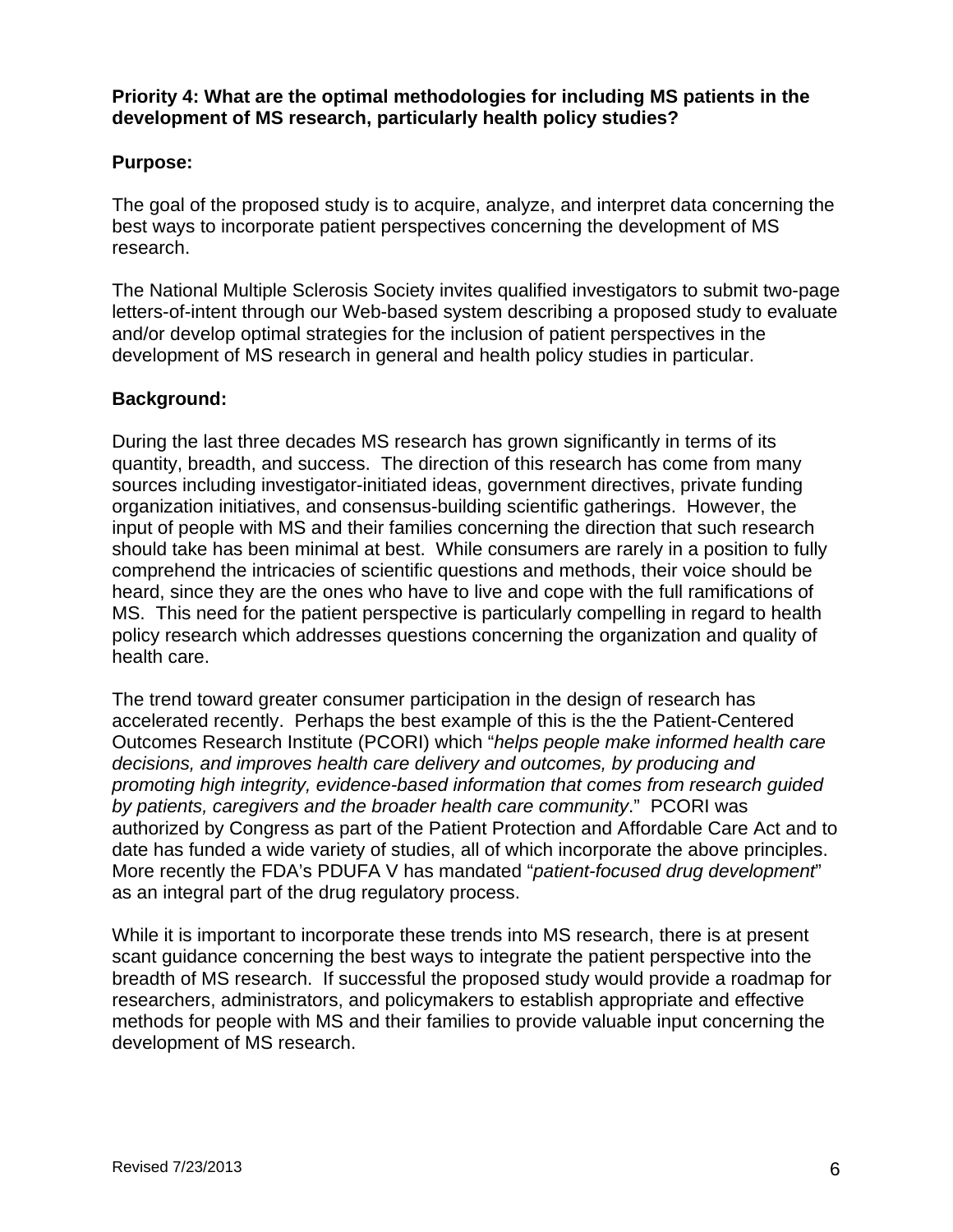#### **Methodological Considerations for Priorities 1 – 4**

The proposed study could combine a variety of research methodologies including qualitative research methods (e.g., focus groups), survey methods (e.g., mail, phone, and/or face to face interviews), and analyses of existing datasets, or other methods, although it is anticipated that some primary data collection will be needed. Qualitative research should include adequate methods for structured scoring and analysis of data. Novel means of data collection are encouraged, where appropriate. Collection of data in whatever form should be undertaken in such a way as to maximize, to the extent feasible, that the results can be generalized to the target MS population or subpopulation (for example pediatric patients, patients living in rural areas, etc.).

If surveys are implemented, particular attention should be paid to the proposed samples, including how they will be drawn, how subject selection will be conducted, and what steps will be taken to ensure that they are as broadly representative as possible of the target population. Applicants should present a plan that justifies the proposed sample selections and minimizes selection biases to the extent that it is feasible and economically possible to do so.

If existing datasets are utilized, the investigators should ensure that such datasets are reasonably representative of the target populations that are the subjects of this announcement and include key variables needed to accomplish the study's aims that are aligned with this announcement.

Study design and data collection should be planned so as to ensure the validity and interpretability of the resulting data. The protocol should include procedures to ensure data collection is implemented in a consistent way and that all data are complete.

The protocol should emphasize the use of standardized techniques with recognized reliability and validity. Measures should be both comprehensive and parsimonious, i.e., variables of interest should be thoroughly and soundly assessed and unnecessary and redundant measures should be avoided. The selection of measures should be adequately justified and the measures themselves described in reasonable detail.

The data analytic plan should include a strong justification for the proposed sample size(s) along with a detailed plan for the analysis of the data. It is strongly suggested that a statistician with experience in the type of study proposed be included as an integral member of the investigative team. Where appropriate, a health economist with experience relevant to the proposed study should also serve as a member of the team.

Where appropriate, applicants are encouraged to consider scientifically rigorous designs such as randomized controlled trials. Control groups could take various forms such as treatment comparisons, wait-list groups, placebo conditions, etc.

#### **Dissemination Plan:**

In collaboration with the Society, the proposed project must develop **and implement** a comprehensive dissemination plan. The purpose of this plan is to ensure that the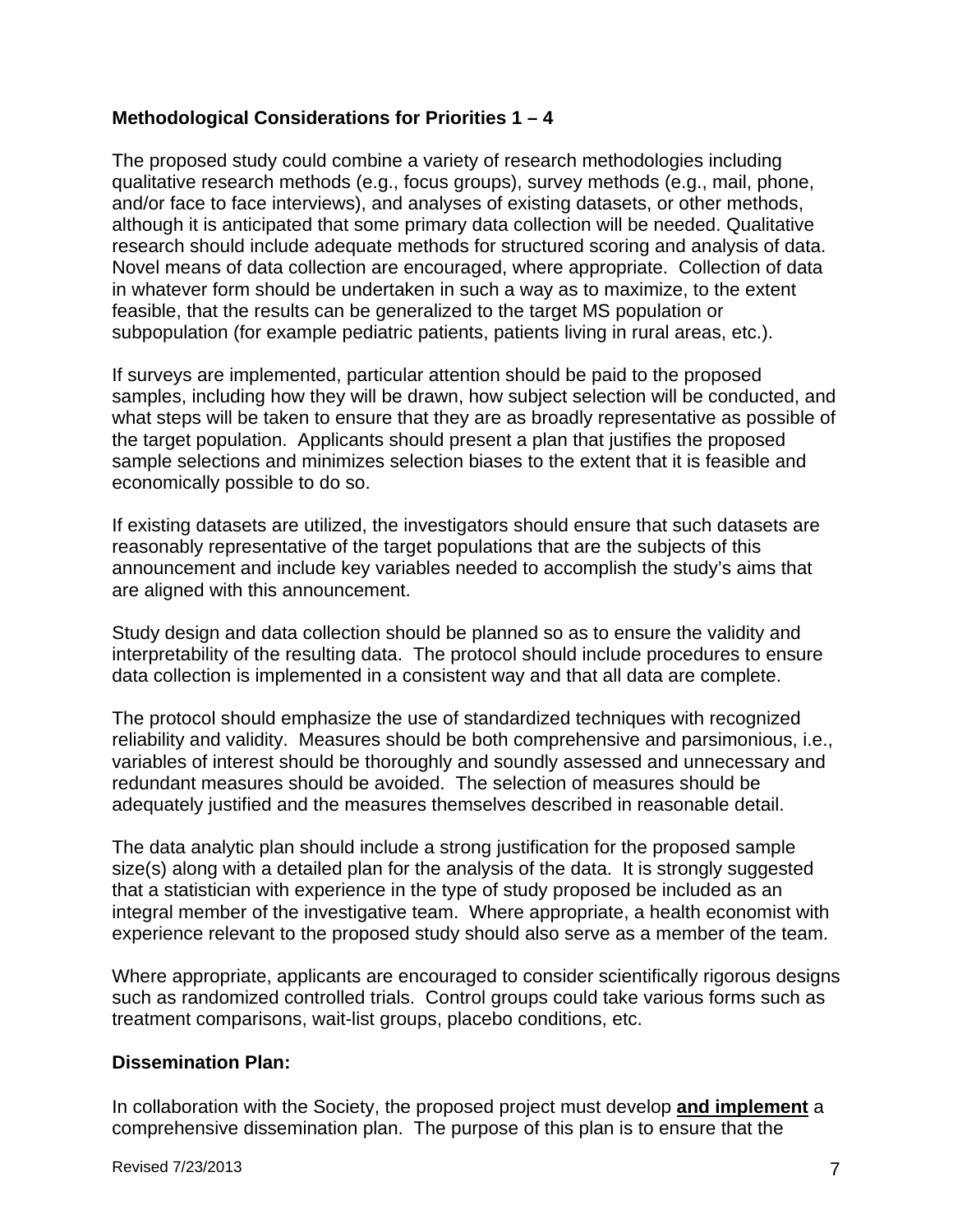findings derived from the study will be utilized effectively to publicize the implications of the study to a wide audience. The dissemination plan may include a variety of components including: 1) publication of results in appropriate refereed journals; 2) integration of findings into the various programs of the Society; 3) materials and programs for both client and professional education; and 4) other approaches such as Web-based material, etc. Implementation of the dissemination plan will in all likelihood involve appropriate departments of the Society in collaborative efforts. The proposal should include the broad outlines of a dissemination plan. The exact details will be worked out in collaboration with the Society once the project is underway. To facilitate collaboration with the Society, the PI will meet with the Society project officer and other members of the Society staff during the first year of the project to discuss implementation of the dissemination plan. Funds for this purpose should be included in the proposed budget.

*In order to facilitate dissemination of findings to the scientific community, the final payment on the contract will be retained until 1) the final research report is received and approved by the Society and 2) the investigators have submitted an article reporting the findings to a peer-reviewed journal of their choice.*

Full implementation of the dissemination plan, particularly those components that involve the Society, may extend beyond the term of the project. However, the contractor will only be expected to assume operational responsibility for components of the plan implemented during the term of the project.

#### **Organizational Considerations:**

Applicants should provide evidence for their ability to organize and manage all phases of the proposed project. Applications should include letters verifying willingness to participate on the part of any proposed collaborators.

Applicants should provide evidence for their ability to organize and manage studies of the type proposed, recruit the required number of subjects (if applicable), and analyze and disseminate the results of the study. The application should describe how study procedures will be standardized and coordinated across participating locations. If appropriate, applicants should provide evidence of expertise and experience in conducting and interpreting the results of qualitative research. Such expertise may reside with the applicant or it can be provided in the form of a subcontract to an appropriate co-investigator.

Applications should include a detailed timeline with specific milestones and indication of the deliverables that will be provided at each milestone to verify accomplishment of objectives. The deliverables will be described in detail in the contract and will be the result of negotiations between the Society and the contractor. These deliverables will include periodic reports of progress in the study along with a final comprehensive report.

The final report should include a detailed data analysis along with a discussion of the findings of the study and their implications. It should also include specific recommendations based on the findings of the study. These recommendations should point to future measures that go beyond the dissemination plan developed and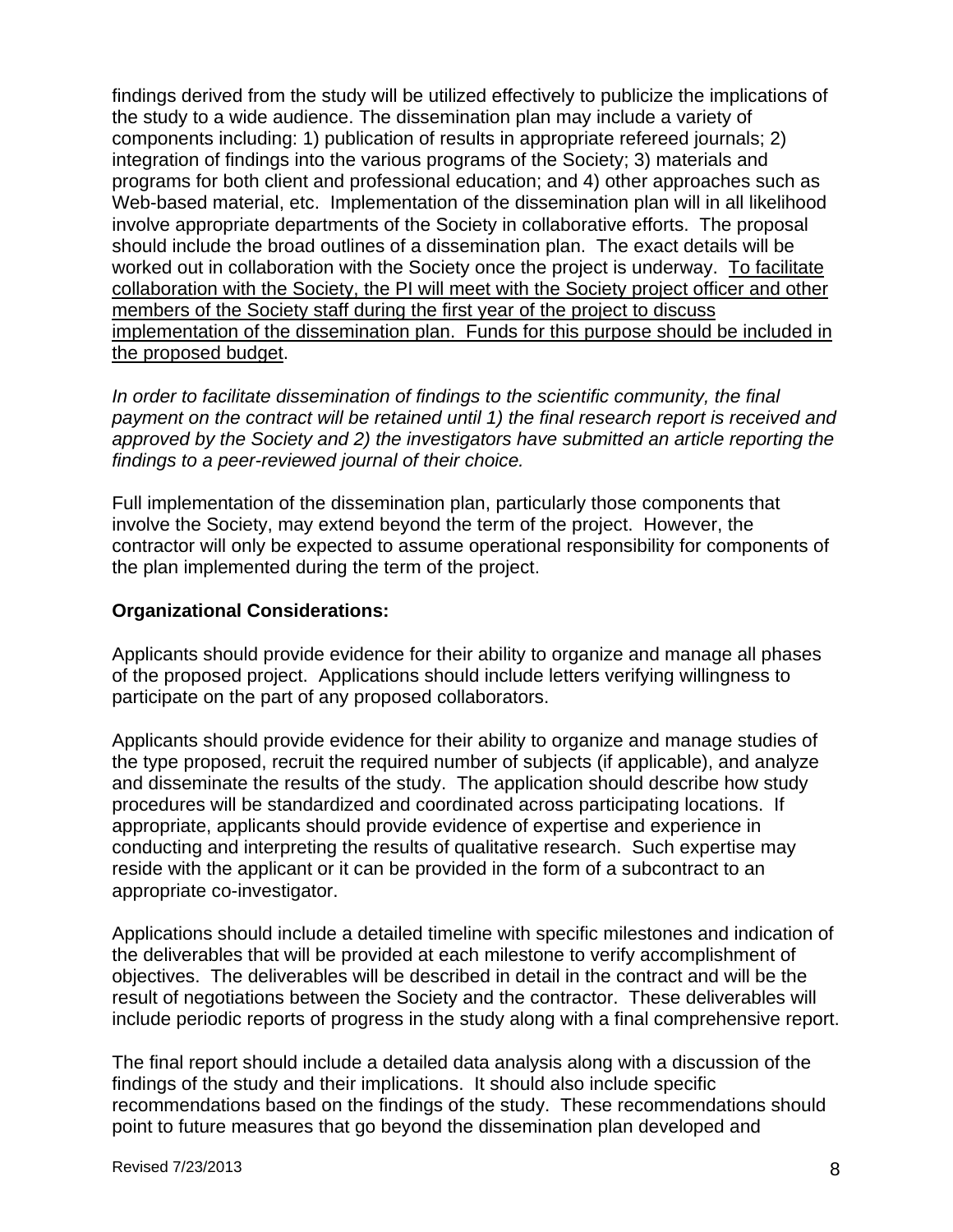implemented as part of the study, e.g., specific strategies that the Society could implement in order to address the issues identified by the project. These recommendations could encompass further research, advocacy, programs, educational efforts, etc. While the length of the final report will depend on the nature of the study and its findings, based on previous contracts funded by the Society, applicants should anticipate preparation of a report encompassing 200-300 pages or more.

#### **Study Dataset:**

Subsequent to the completion of the study and if feasible, the investigators will deliver to the Society a complete set of all data collected as part of the study in machine readable form with appropriate format statements based on a widely used statistical analysis package such as SAS or SPSS. The dataset will be accompanied by sufficient documentation (e.g., detailed data dictionaries, etc.) to allow the staff of the Society and their consultants to utilize the data with minimal consultation with the investigators. Alternatively the investigator and the investigator's institution may, with the approval of the Society, develop and implement an alternative plan to make the study data available for public use. In most cases, data collected as part of the study are the property of the Society. However, the Society realizes that under certain circumstances institutional rules or conflicting contractual arrangements will necessitate a modification in the aforementioned policy. In addition, the Society strongly encourages investigators to utilize these data for the preparation of scientific articles, conference presentations, and other materials as appropriate to a prescribed dissemination plan.

After appropriate privacy safeguards have been implemented, the study dataset will be made available to outside investigators. Outside investigators will be required to submit a detailed proposal to the Society describing how they intend to utilize the data. The proposal will be evaluated by a peer-review group and data will be released only to those investigators whose proposals pass the peer-review and have been reviewed and approved by the institutional review board from the institution of the investigator submitting the proposal.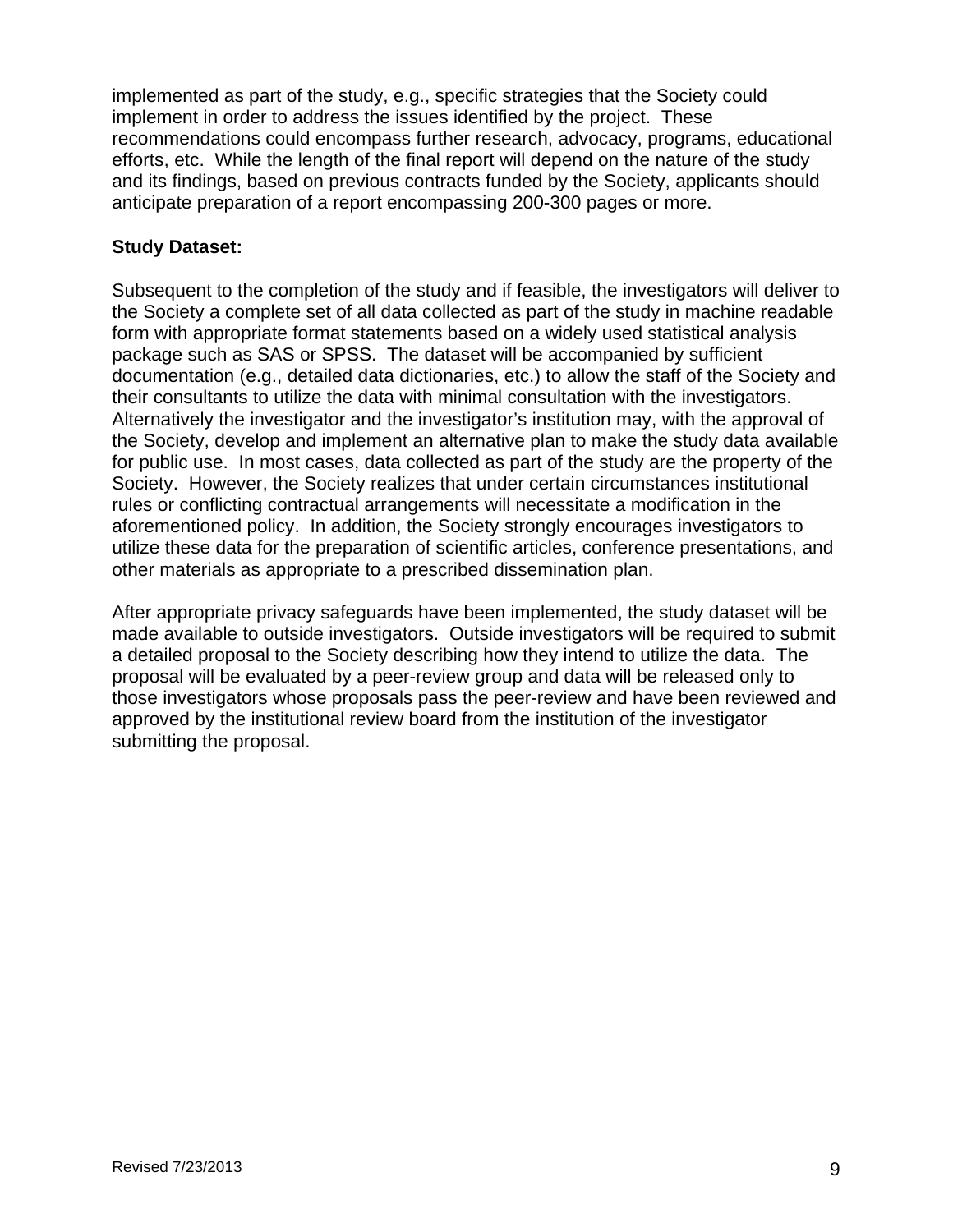# **Priority 5: Secondary analysis of existing datasets**

# **Purpose:**

The goal of the proposed study is to acquire, analyze, and interpret data from one or more existing datasets in order to address significant health policy questions concerning MS.

#### **Background:**

MS is a complex disease which can lead to a wide variety of symptoms and a broad range of disabilities. Treatment of individuals with MS is complicated, particularly when the disease is advanced. The costs resulting from MS are high and involve substantial amounts attributable to health care, lost productivity, personal care, and myriad out of pocket costs. Examination of existing datasets can provide a cost-effective means to investigate the quality and accessibility of MS health care, the organization of MS health care, and the costs associated with such care. Although some investigators have exploited existing datasets to address questions as described above, much remains to be done in order to refine our understanding of these complex issues.

#### **Examples of Datasets:**

There are a number of existing datasets that could be exploited in order to address the types of studies mentioned in this announcement. Several examples are listed below. This listing should not be considered exhaustive but rather is meant to provide examples of the types of datasets that could be utilized. Others that could also prove useful exist.

*Sonya Slifka Longitudinal Multiple Sclerosis Study* – Contact: nicholas.larocca@nmss.org

*North American Research Committee on MS Registry –* Contact: http://www.narcoms.org/research

*Nurses' Health Studies –* Contact: http://www.channing.harvard.edu/nhs

*Medical Expenditure Panel Survey –* Contact: http://www.meps.ahrg.gov/mepsweb/about\_meps/index\_researcher.jsp

*Medicaid datasets –* Contact: http://www.resdac.umn.edu/Medicaid/data\_available.asp

*Home Health Outcome and Assessment Information Set –* Contact: http://www.resdac.umn.edu/OASIS/data\_available.asp

*MarketScan® Research Databases –* Contact: http://marketscan.truvenhealth.com/marketscanportal/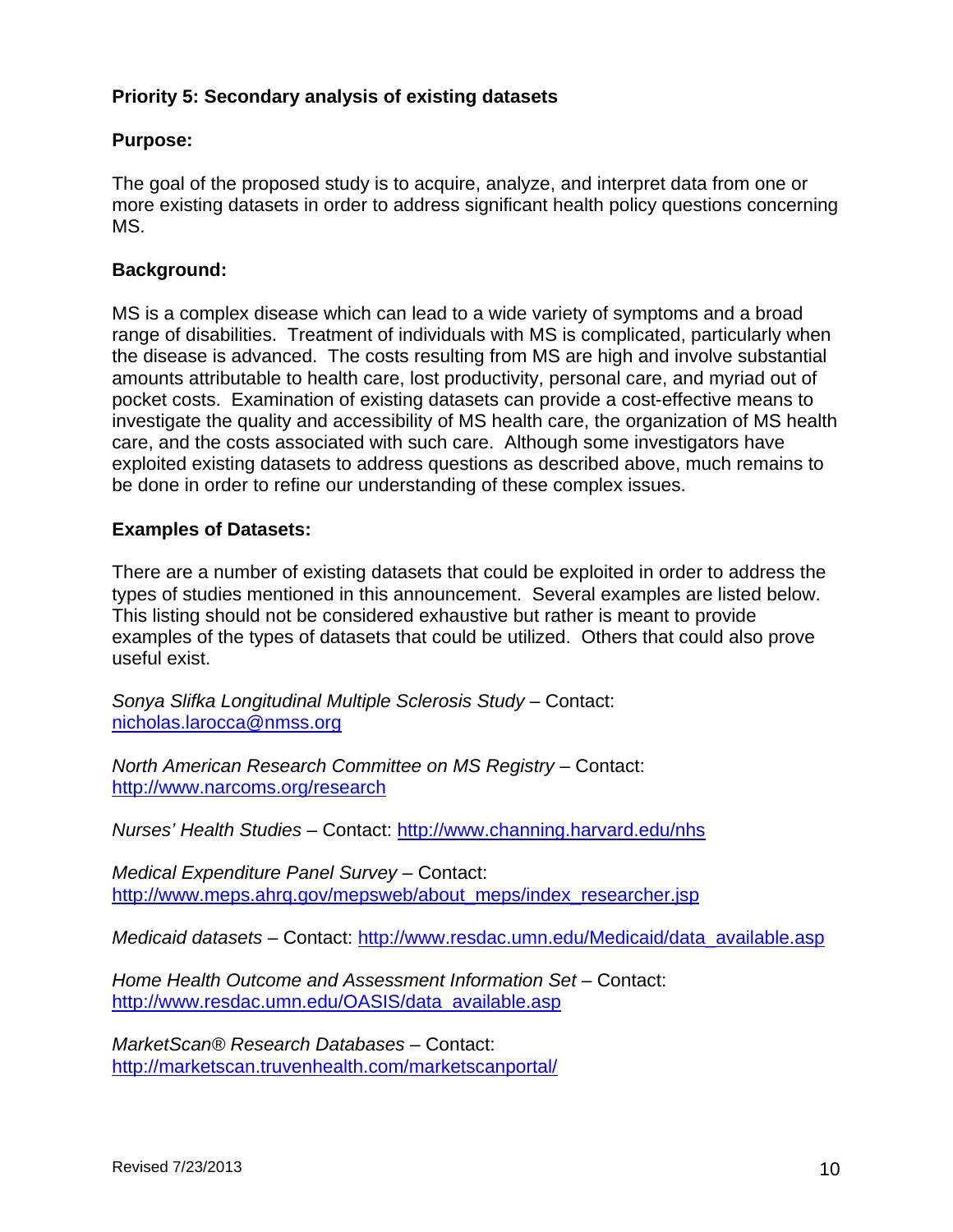# **Contract Support:**

Funds will be provided to support a contract of up to one year duration to conduct a study as described above, the results of which could be used by the National Multiple Sclerosis Society and others to improve the quality, accessibility, and cost-effectiveness of MS care.

#### **Methodological Considerations:**

The investigators should ensure that the dataset(s) selected are reasonably representative of the target populations that are the subjects of this announcement and that the questions to be addressed are not only significant but also: 1) capable of being addressed with the proposed existing dataset(s) and 2) not previously studied or published using the same dataset(s) to address the same questions.

The data analytic plan should include a strong justification for the anticipated or proposed sample size(s) along with a detailed plan for the analysis of the data. It is strongly suggested that a statistician with experience in the type of study proposed be included as an integral member of the investigative team. It is also recommended that a health economist be included if costs or other financial data are to be an important part of the analytic plan.

#### **Dissemination Plan:**

In collaboration with the Society, the proposed project must develop **and implement** a comprehensive dissemination plan. The purpose of this plan is to ensure that the findings derived from the study will be utilized effectively to publicize the implications of the study to a wide audience. The dissemination plan may include a variety of components including: 1) publication of results in appropriate refereed journals; 2) integration of findings into the various programs of the Society; 3) materials and programs for both client and professional education; and 4) other approaches such as Web-based material, etc. Implementation of the dissemination plan will in all likelihood involve appropriate departments of the Society in collaborative efforts. The proposal should include the broad outlines of a dissemination plan. The exact details will be worked out in collaboration with the Society once the project is underway. To facilitate collaboration with the Society, the PI will meet with the Society project officer and other members of the Society staff during the first year of the project to discuss implementation of the dissemination plan. Funds for this purpose should be included in the proposed budget.

*In order to facilitate dissemination of findings to the scientific community, the final payment on the contract will be retained until 1) the final research report is received and approved by the Society and 2) the investigators have submitted an article reporting the findings to a peer-reviewed journal of their choice.*

Full implementation of the dissemination plan, particularly those components that involve the Society, may extend beyond the term of the project. However, the contractor will only be expected to assume operational responsibility for components of the plan implemented during the term of the project.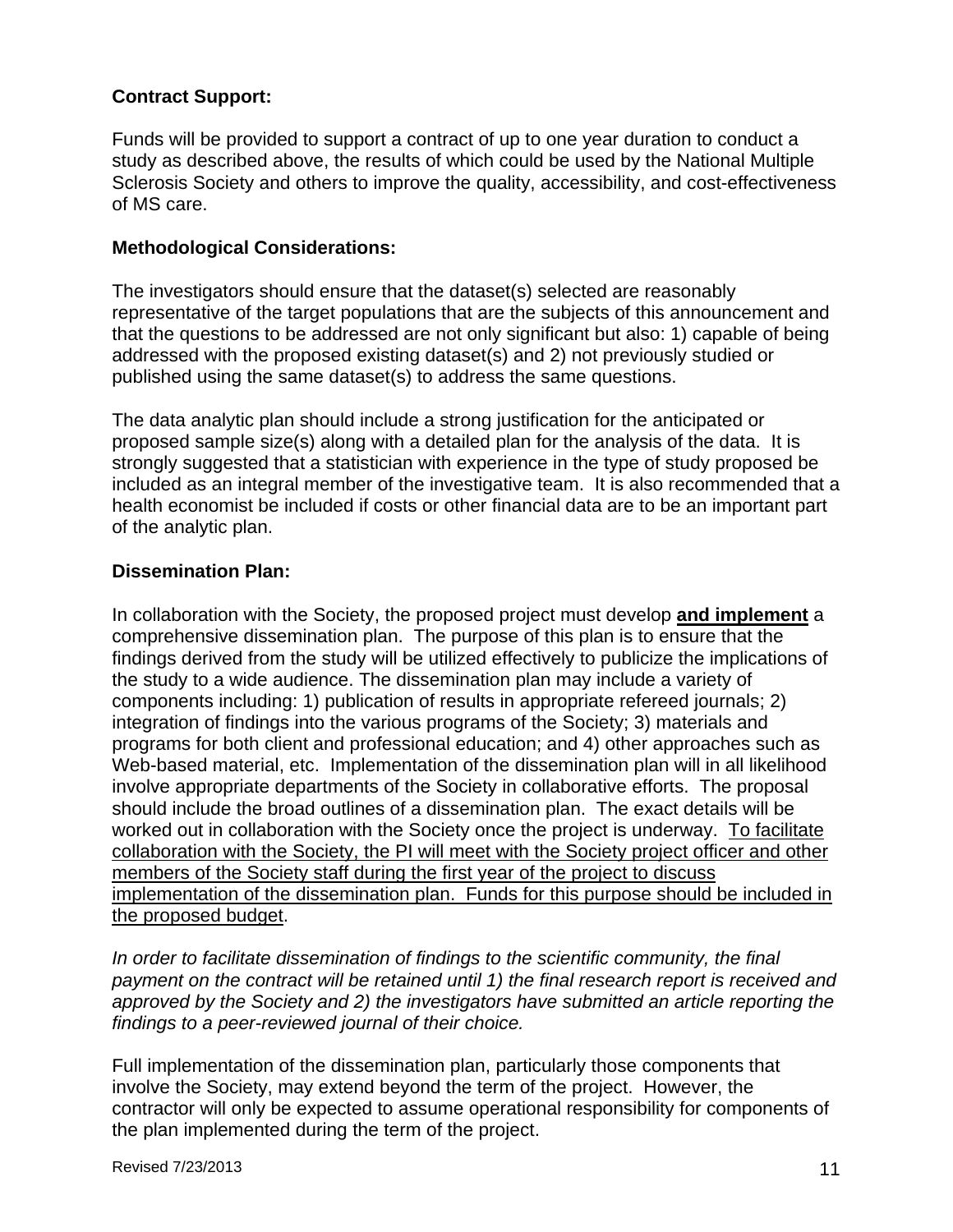#### **Organizational Considerations:**

Applicants should provide evidence for their ability to organize and manage all phases of the proposed project. Applications should include letters verifying willingness to participate on the part of any proposed collaborators.

Applicants should provide evidence for their ability to organize and manage studies of the type proposed and analyze and disseminate the results of the study. If applicable, the application should describe and confirm access to the dataset(s) through letters of support or other means.

Applications should include a detailed timeline with specific milestones and indication of the deliverables that will be provided at each milestone to verify accomplishment of objectives. The deliverables will be described in detail in the contract and will be the result of negotiations between the Society and the contractor. These deliverables will include periodic reports of progress in the study along with a final comprehensive report.

The final report should include a detailed data analysis along with a discussion of the findings of the study and their implications. It should also include specific recommendations based on the findings of the study. These recommendations should point to future measures that go beyond the dissemination plan developed and implemented as part of the study, e.g., specific strategies that the Society could implement in order to address the issues identified by the project. These recommendations could encompass further research, advocacy, programs, educational efforts, etc. While the length of the final report will depend on the nature of the study and its findings, based on previous contracts funded by the Society, applicants should anticipate preparation of a report encompassing 200-300 pages or more.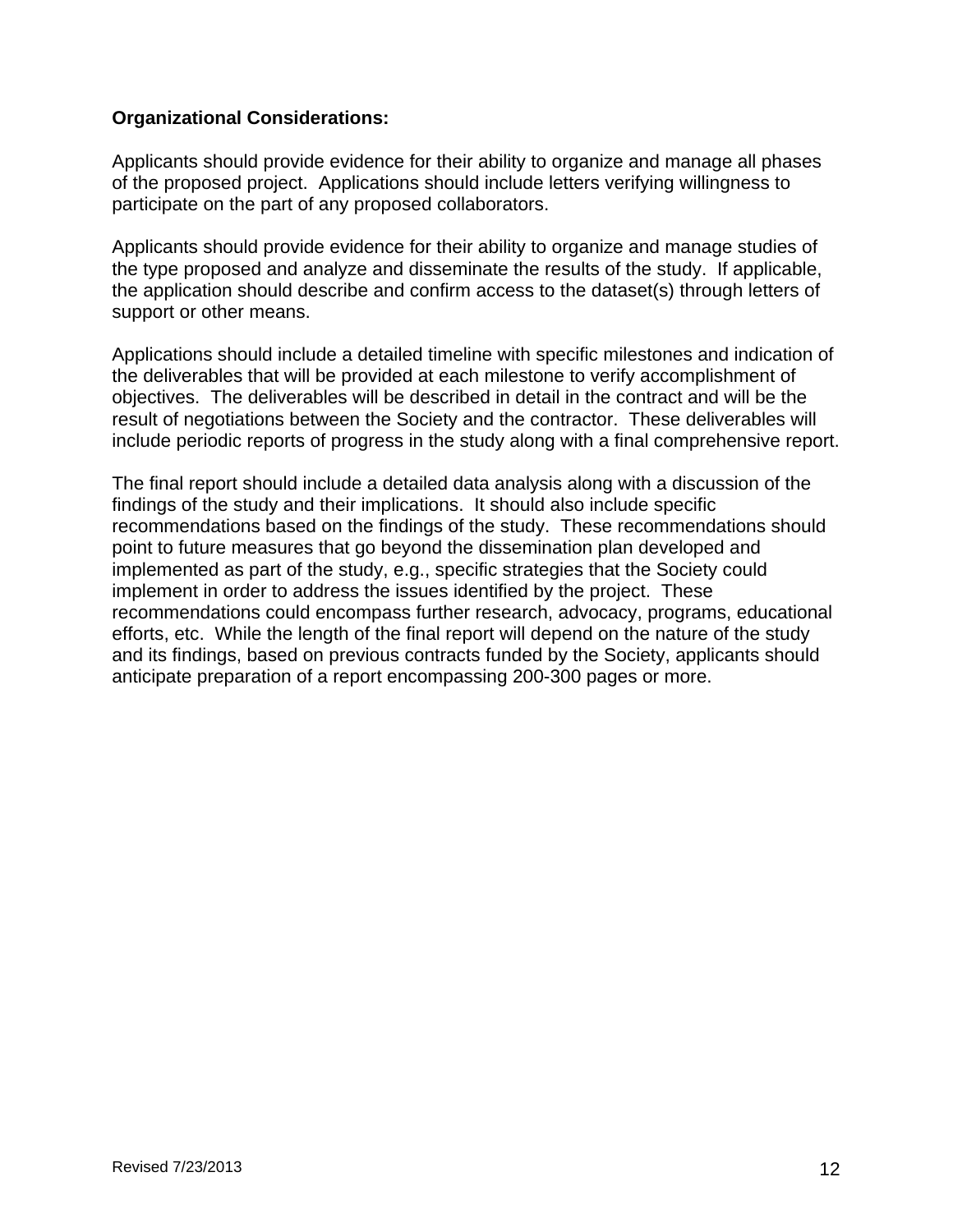#### **Priority 6: Investigator initiated health policy studies in MS.**

#### **Purpose:**

The goal of this priority is to encourage the submission of proposals for the study of important health policy questions relevant to multiple sclerosis.

# **Background:**

Unlike the other priorities in this announcement, these proposals will not be in response to a Society initiated health policy question but will be investigator initiated. For several years the Health Care Delivery and Policy Research program of the Society only funded studies in response to Society generated research priorities. Two or three such priorities have been announced each year. While this program resulted in a number of excellent studies, it lacked any provision for capitalizing on the creativity inherent in investigator initiated studies. Oftentimes investigators had contacted the Society with interesting and potentially significant questions to be addressed in the realm of health policy research but until recently we have had no mechanism through which to address the funding of such studies. The Investigator Initiated Health Policy Studies in MS program is designed to fill that gap.

# **Examples of Topics Relevant to the Program:**

HCDPR is a field of inquiry that examines the organization, financing, and management of health care and their impact on access, delivery, cost, outcomes and quality of such care. HCDPR complements the Society's basic and clinical research programs by addressing significant issues related to the implementation of health care. The following are provided as *examples only* and should not be considered as a list of funding priorities. Many other topics could be relevant to the program.

#### Examples of Health Services Research Studies

- Innovative clinical outcomes data collection methods and/or distance health applications that utilize new communication and health information technologies
- Quantitative and qualitative data concerning the impact on people with MS of the 24 month waiting period for SSDI-linked Medicare benefits
- Barriers to physical access of health care procedures among people with MS
- Maintenance rehabilitation of people with MS: impact on clinical outcomes and cost of policies limiting rehabilitation services unless improvement can be documented
- Availability, accessibility, and utilization of health care, and patient care-seeking patterns
- Patient preferences for alternative treatments, providers, care settings, etc.
- Patient adherence to and retention in treatment
- Organization, delivery, and staffing for health care
- Financing of health care, i.e., third-party payment, reimbursement, etc.
- Costs, cost-effectiveness, cost-benefit and other economic aspects of health care
- Practice patterns and diffusion of technologies/interventions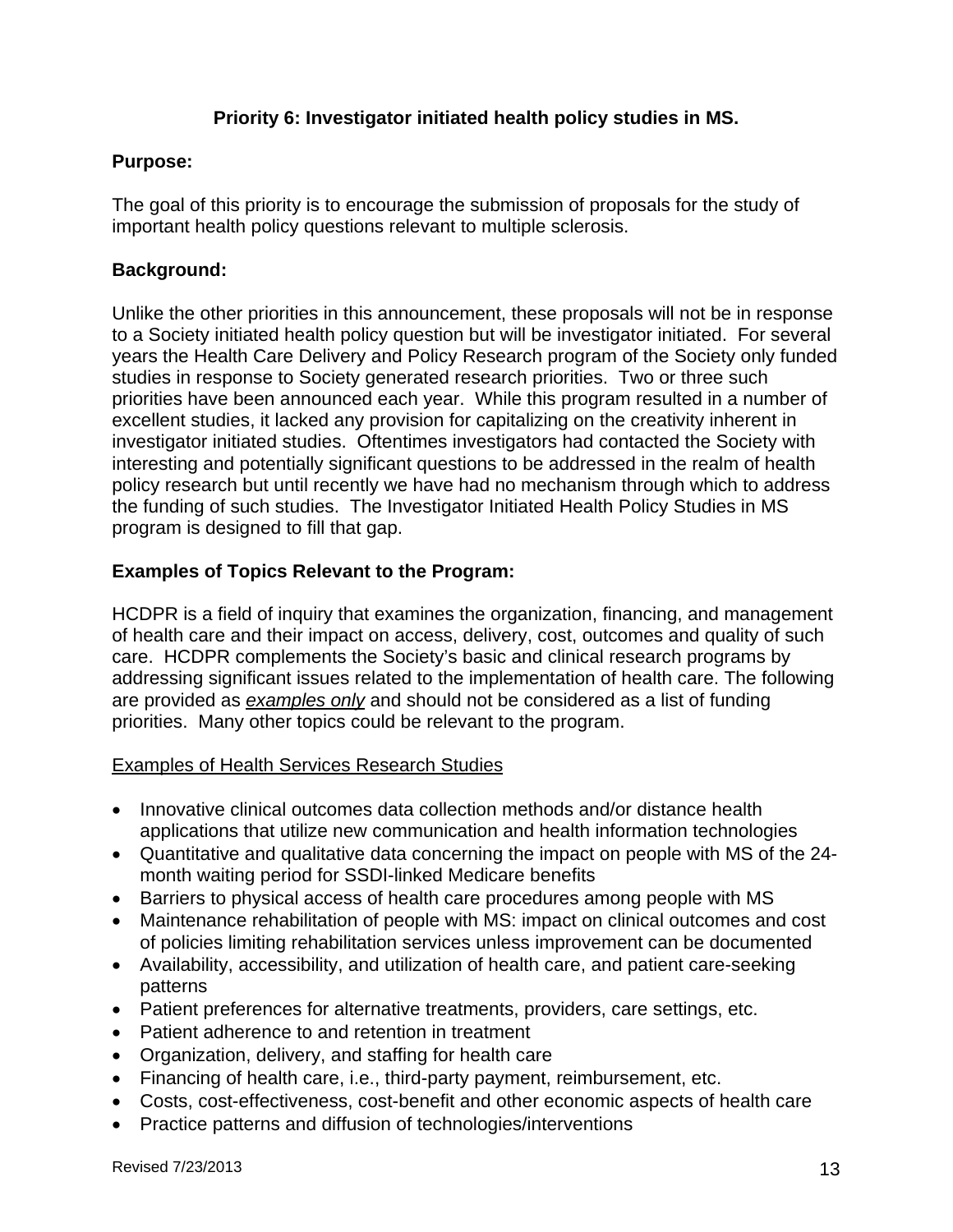- Quality assurance programs/techniques
- Guidelines, standards, and criteria for health care and health care outcomes
- Health care administration and management
- Development and testing of methodologies to evaluate the outcome of care

#### Examples of Intervention Studies

- Impact of adult day care vs. standard care on prevention of nursing home placement
- Comparison of the effectiveness of different strategies for patient adherence to treatment with disease modifying drugs
- Evaluation of two different approaches to facilitating doctor-patient communication
- Comparison of traditional vs. Web-based approaches to patient education
- An investigation of strategies to improve access to disease modifying drugs
- Demonstration project for improving MS care through use of case managers

#### **Funding levels:**

There are no set funding levels or terms of award for these proposals. As a general guide, our regular grants are usually three years in duration with an average of \$150,000-\$200,000 in direct costs per year. However, proposals vary from one to five years and from under \$100,000 total to over \$1 million. The budget for your proposal should be contingent on the actual needs as determined by the research plan.

#### **How to apply:**

#### **A letter-of-intent is** *required***; no full application will be considered unless the application is in response to an invitation from the Society following review of the letter-of-intent.**

- 1. Read the funding cycle timetable on page 2 of this announcement for a list of important milestones.
- 2. Register at our apply online site, if you have not already done so: www.mssocietyapplyonline.org
- 3. Once you are registered, log in to our apply online site and complete and submit your two-page letter-of-intent using the pre-application facility and following the instructions on the next page.
- 4. Optionally, contact Dr. LaRocca to discuss your research idea before submitting the letter-of-intent.
- 5. Your letter will be reviewed by the Health Care Delivery and Policy Research Advisory Committee
- 6. You will be informed of the decision of the Committee concerning whether or not you are invited to submit a full proposal.
- 7. If invited to submit a full application, log in to our apply online site and begin preparation of your full application.
- 8. You must submit your invited, full-length proposal **in electronic form only** by 11:59 PM, Eastern Time, January 8, 2014.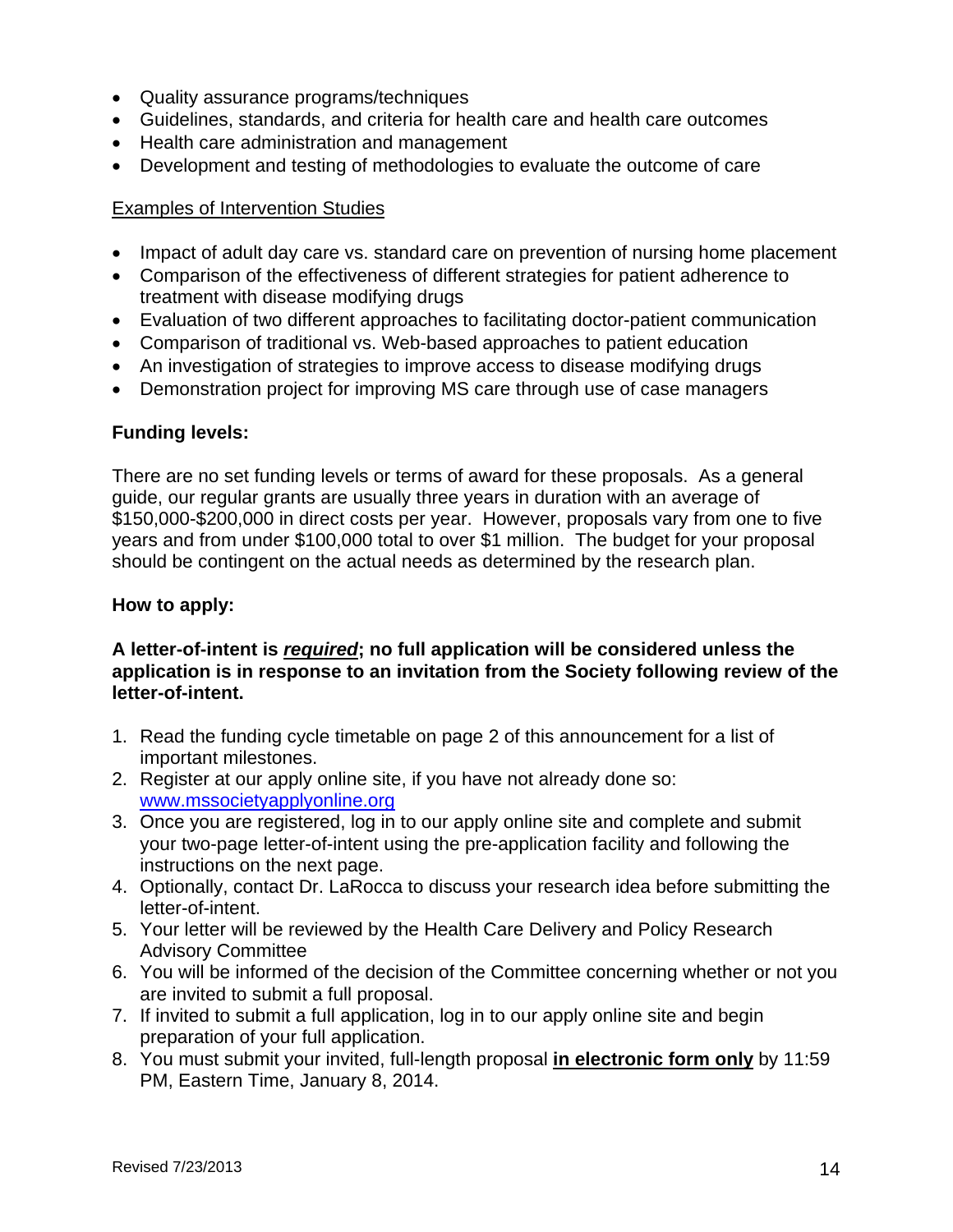# GUIDELINES FOR THE LETTER-OF-INTENT

Investigators wishing to apply for funds should submit a **letter-of-intent**, up to a maximum of two single-spaced pages, for each priority for which they seek support. The letter(s)-of-intent *must be in Adobe Portable Document Format (PDF)* and must be prepared using our apply online facility: www.mssocietyapplyonline.org. Instructions for use of the Web site appear on the next page. Letters-of-intent that are e-mailed to the Society or mailed in paper form will not be considered and will be discarded. Investigators should **not** submit full proposals at this time. **The deadline for our receipt of letters-of-intent is 11:59 PM, Eastern Time, 9/30/2013**. An applicant who submits a letter-of-intent will receive an e-mail indicating that the Society has received the letter.

Letters-of-intent should include the following information in summary form:

- Priority to be studied. For investigator initiated proposals, list "Investigator Initiated" as the priority. (A separate letter should be submitted for each priority addressed.)
- Project objectives.
- Brief statement of the methodology to be used, including sample, measures, and design.
- Estimates of the timetable and budget for completion of the project.
- Identification and resources of the applicant organization(s) and a brief statement of the qualifications of the main project staff.
- Name, title, address, telephone and FAX numbers, and e-mail address of the proposed principal investigator for the study.
- **Do not include** any of the following: cover letters, biographical sketches, CV's, or attachments of any kind. Your submission should include only those elements indicated on the apply online site.

Based on a screening of the letters-of-intent by the HCDPR Advisory Committee, invitations to submit full applications, together with instructions for submitting the application, will be e-mailed to selected investigators on or about 11/1/2013. **The deadline for our receipt of full applications is 11:59 PM, Eastern Time, 1/8/2014.** 

All proposals will be reviewed by an independent, multi-disciplinary, volunteer peer review committee. Award notification will be sent on or about June 2014. In some cases, based upon the review committee's recommendations, an application may receive a "conditional approval," pending negotiations involving staff of the National Multiple Sclerosis Society, our advisors, and the applicant, concerning aspects of the proposal. Approved applications -- including applications that were initially conditionally approved and have subsequently been successfully negotiated -- will be funded to begin on a date to be determined by the Society.

Letters-of-intent must be submitted through our apply online site www.mssocietyapplyonline.org by 11:59 PM, Eastern Time, **9/30/2013**. Letters submitted after that date, letters submitted by e-mail, and letters submitted in paper form *will not be reviewed*.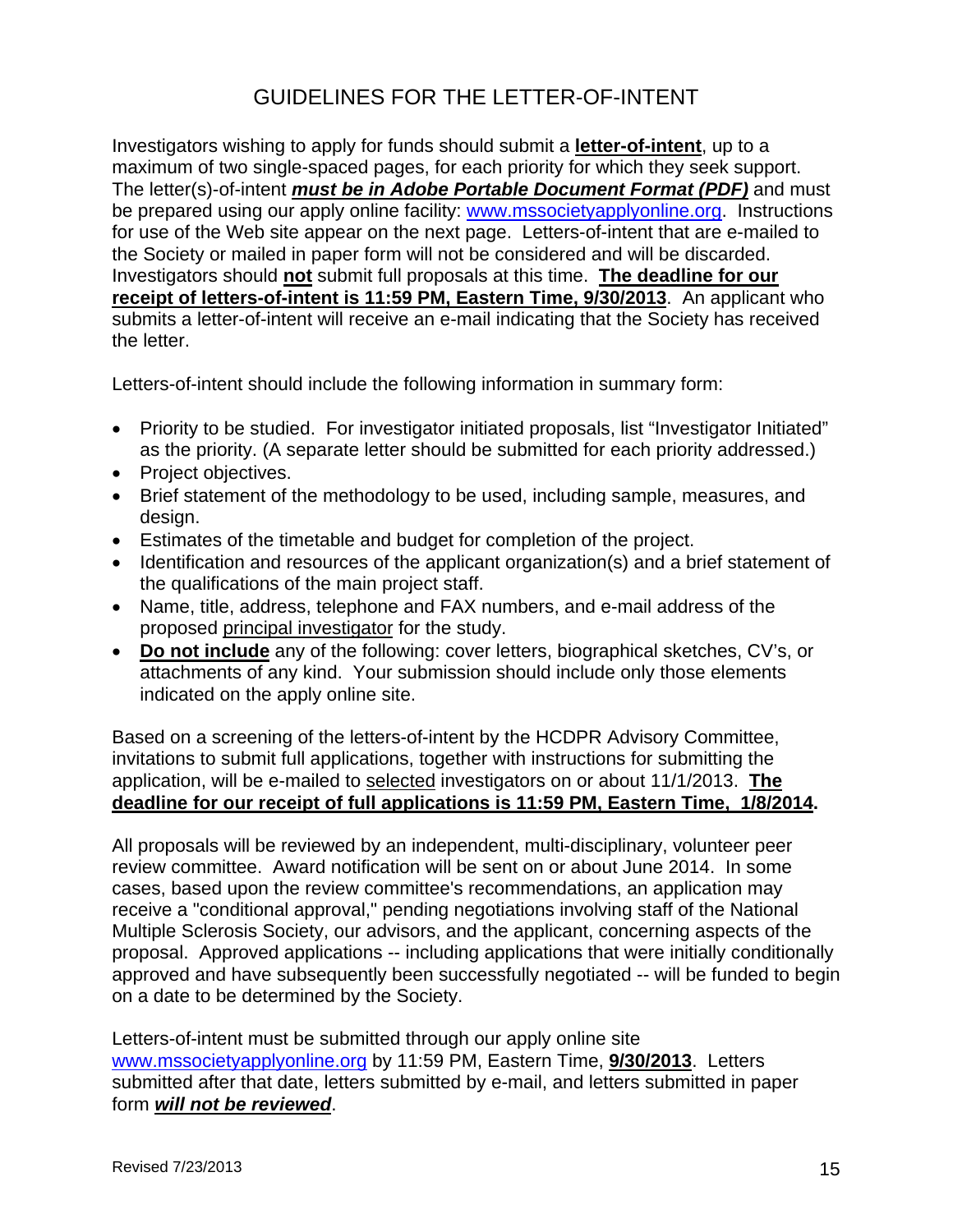# INSTRUCTIONS FOR USE OF THE APPLY ONLINE WEB SITE

#### **The Society has Changed Its Application Procedures;**

The following changes to the Society's application procedures have been implemented:

- A Web site has been established for preparation and submission of proposals. The Web site is www.mssocietyapplyonline.org
- Passwords for accessing the site never expire and a new password will not be needed for each cycle.
- Submission of proposals is now exclusively electronic for **all** parts of the proposal, including signature page and appendix materials, and no paper copies of any part of the proposal will be sent to the Society.
- The application process itself now consists of two parts, a short pre-application (which includes the letter-of-intent described above) and the full application.
- The basic elements of the application remain largely unchanged but have been reordered and reformatted.

#### **How to Register with the New System**

If you have applied to the Society before using our **old system**, you will need to register and be approved for access to the Web site. If you have used the **new system**, you do not need to register again. If you have never used the new system, go to the following Web site: www.mssocietyapplyonline.org and once you are at the login page, click on "Register Here." Complete the online registration form and submit your registration by clicking on the word "Register." This will submit your request for access to the site to the Research Programs staff of the Society. The staff will review your registration information to verify that you are qualified to apply for funding from the Society. You will receive notice of approval or disapproval WITHIN 2 BUSINESS DAYS. If approved, you will receive an e-mail message containing your login credentials. If you do not receive a message approving or disapproving your registration within two business days of your registration, contact Dr. LaRocca.

Once you have obtained a user ID and password, go to www.mssocietyapplyonline.org and log in at the login page. Once you log in, you will be able to see which funding opportunities are active along with the deadlines for each. You will also be able to begin the preparation of your application. In the new system your password never expires and you will not need to obtain a new password in order to apply for other funding programs or subsequent cycles.

#### **The Pre-Application (Letter-of-Intent)**

In the past prospective applicants were required to contact a member of the Society's Research Programs staff to obtain clearance before submitting a proposal. While the Society still encourages personal contact and discussion of possible ideas for proposals, in the current system this process has been formalized somewhat through the use of a "Pre-Application" step. For each funding opportunity, there is a preapplication that must be completed and submitted to the Society before the applicant can prepare a full application. For the HCDPR program, the pre-application includes the letter-of-intent described above and is reviewed by a peer review panel. If your